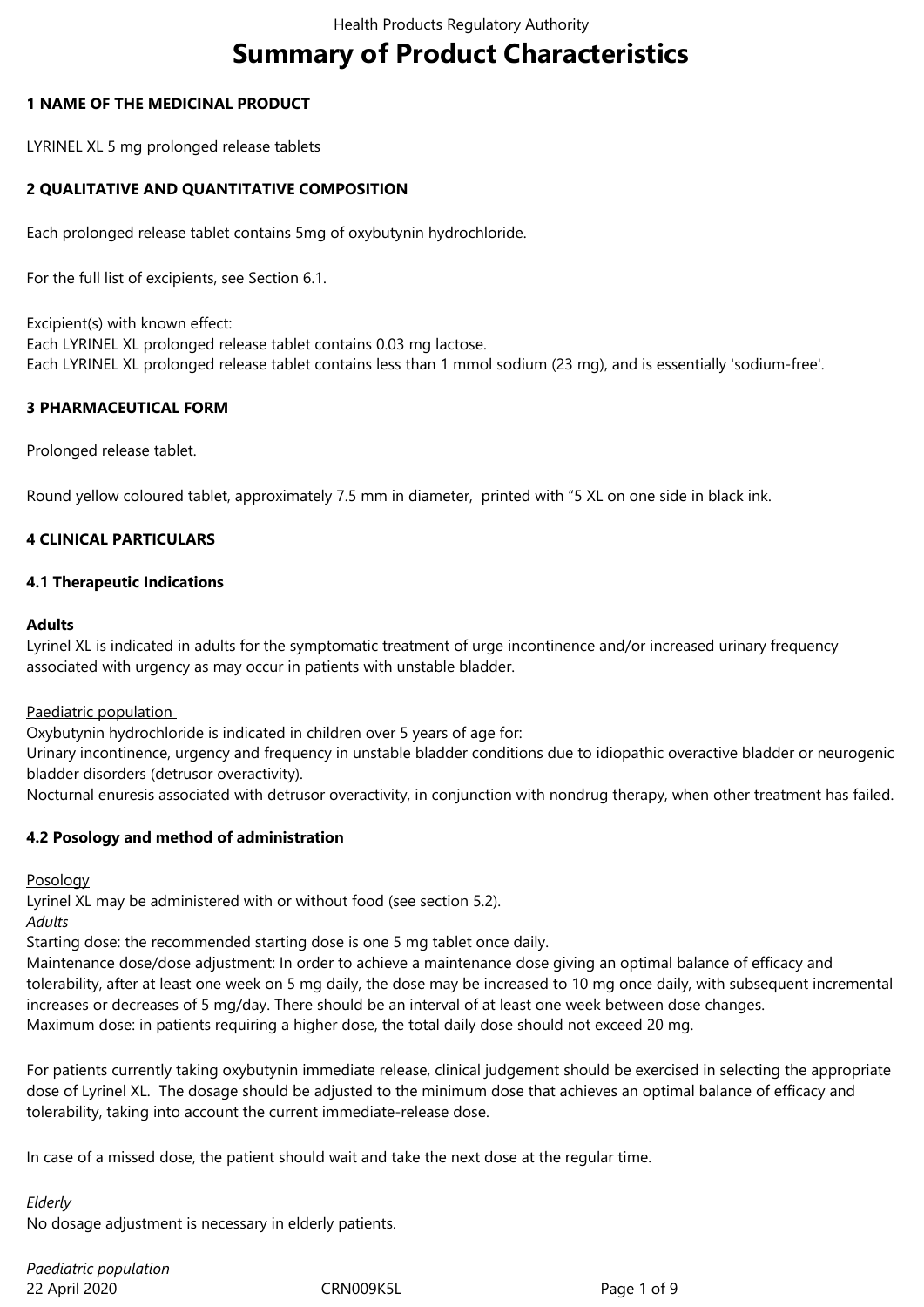# *Children over the age of 5 years*

Initial dose of 5 mg once a day increased in 5mg increments up to a maximum of 15 mg once a day.

Lyrinel XL should not be used in children below age of 5 years, because safety and efficacy have not been established (see sections 5.1 and 5.2).

## Method of administration

Lyrinel XL must be swallowed whole with the aid of liquid, and must not be chewed, divided, or crushed because the tablet is formulated to provide prolonged release.

Patients should be advised that the tablet membrane may pass through the gastrointestinal tract unchanged. This has no bearing on the efficacy of the product.

# **4.3 Contraindications**

- Hypersensitivity to the active substance(s) or to any of the excipients listed in section 6.1
- Narrow-angle glaucoma or shallow anterior chamber
- Myasthenia gravis
- Urinary retention
- Gastrointestinal obstructive disorder, paralytic ileus or intestinal atony
- Severe ulcerative colitis
- Toxic megacolon
- Urinary frequency and nocturia due to heart or renal failure
- Porphyria

## **4.4 Special warnings and precautions for use**

Oxybutynin is associated with anticholinergic central nervous system (CNS) effects (See section 4.8). Anticholinergic CNS effects (e g , hallucinations, agitation, confusion, somnolence) have been reported; monitoring recommended especially in first few months after initiating therapy or increasing the dose; consider discontinuing therapy or reducing the dose if anticholinergic CNS effects develop.

Angioedema of the face, lips, tongue and/or larynx has been reported with oxybutynin. In some cases, angioedema occurred after the first dose. Angioedema associated with upper airway swelling has the potential to become life-threatening. If involvement of tongue, hypopharynx, or larynx occurs, oxybutynin should be promptly discontinued and appropriate therapy and/or measures necessary to ensure a patent airway should be promptly provided.

Oxybutynin should be given with caution in patients with the following conditions:

- hepatic or renal impairment
- clinically significant bladder outflow obstruction since anticholinergic drugs may aggravate bladder outflow and cause
- retention (see section 4.3)
- autonomic neuropathy
- Parkinson's disease

- gastrointestinal disorders: Anticholinergic medicinal products may decrease gastrointestinal motility and should be used with caution in patients with gastrointestinal obstructive disorders, intestinal atony and ulcerative colitis (see section 4.3)

- Anticholinergic medicinal products should be used with caution in patients who have hiatal hernia/gastro-oesophageal reflux and/or who are concurrently taking medicinal products (such as bisphosphonates) that can cause or exacerbate oesophagitis.

- pre-existing dementia treated with cholinesterase inhibitors due to risk of aggravation of symptoms

Oxybutynin should be used with caution in the frail elderly who may be more sensitive to the effects of oxybutynin. Anticholinergics should be used with caution in elderly patients due to the risk of cognitive impairment.

If urinary tract infection is present, an appropriate antibacterial therapy should be started.

22 April 2020 CRN009K5L Page 2 of 9 Oxybutynin may aggravate tachycardia (and thus the symptoms of hyperthyroidism, congestive heart failure, cardiac arrhythmia, coronary heart disease, hypertension), cognitive disorders and symptoms of prostatic hypertrophy.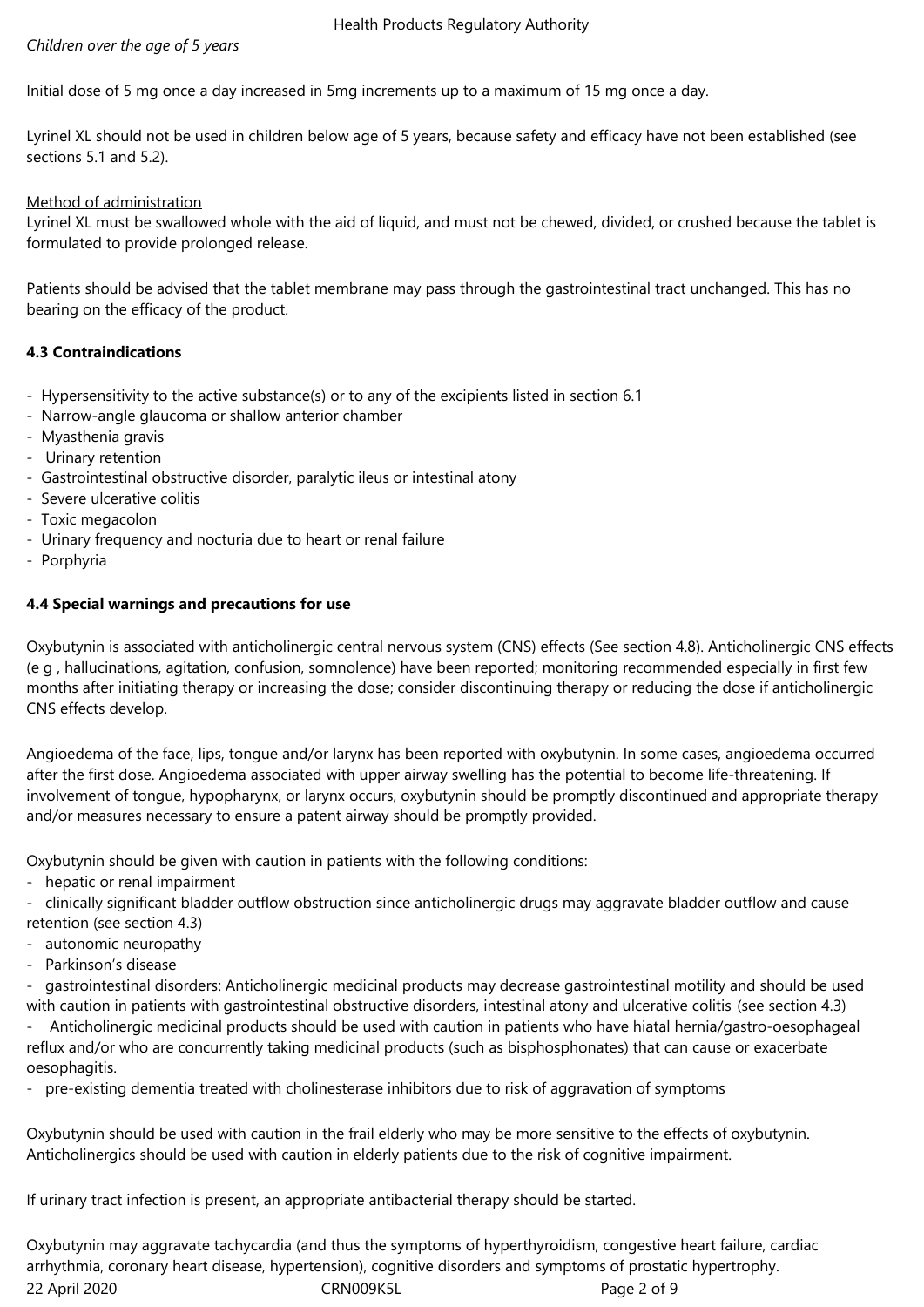When oxybutynin is used in patients with fever or in high environmental temperatures, this can cause heat prostration, or heat stroke, due to decreased sweating.

Patients with rare hereditary problems of galactose intolerance, the Lapp lactase deficiency or glucose-galactose malabsorption should not take this medicine.

Oxybutynin may reduce salivary secretions, which could result in dental caries, parodontotsis or oral candidiasis.

As oxybutynin can cause angle-closure glaucoma, visual acuity and intraocular pressure should be monitored periodically during therapy. Patients should be advised to contact a physician immediately if they are aware of a sudden loss of visual acuity or ocular pain.

## Paediatric population

Oxybutynin hydrochloride is not recommended for use in children below age 5 years due to insufficient data on safety and efficacy.

There is limited evidence supporting the use of Oxybutynin in children with monosymptomatic nocturnal enuresis (not related to detrusor overactivity).

In children over 5 years of age, Oxybutynin hydrochloride should be used with caution as they may be more sensitive to the effects of the product, particularly the CNS and psychiatric adverse reactions.

## **4.5 Interaction with other medicinal products and other forms of interactions**

The anticholinergic activity of oxybutynin is increased by concurrent use of other anticholinergics or medicinal products with anticholinergic activity, such as amantadine and other anticholinergic antiparkinsonian medicinal products (e.g. biperiden, levodopa), antihistamines, antipsychotics (e.g. phenothiazines, butyrophenones, clozapine), quinidine, digitalis, tricyclic antidepressants, atropine and related compounds like atropinic antispasmodics and dipyridamole. Anticholinergic agents may potentially alter the absorption of some concomitantly administered drugs due to anticholinergic effects on gastrointestinal motility. They may also antagonize the gastrointestinal prokinetic effects of metoclopramide and domperidone. Sublingual nitrates may fail to dissolve under the tongue owing to dry mouth, resulting in reduced therapeutic effect.

Oxybutynin is metabolised by cytochrome P450 isoenzyme CYP3A4. Concomitant administration with a CYP3A4 inhibitor can inhibit oxybutynin metabolism and increase oxybutynin exposure.Mean oxybutynin chloride concentrations were approximately 2 fold higher when Lyrinel XL was administered with ketoconazole, a potent CYP3A4 inhibitor. Other inhibitors of cytochrome P450 3A4 enzyme system, such as antimycotic agents (e.g. itraconazole and fluconazole) or macrolide antibiotics (e.g. erythromycin), may increase oxybutynin exposure. The clinical relevance of such potential interaction is not known. Caution should be used when such drugs are co-administered.

Concomitant use with cholinesterase inhibitors may result in reduced cholinesterase inhibitor efficacy.

Patients should be informed that alcohol may enhance the drowsiness caused by anticholinergic agents such as oxybutynin.

#### Paediatric population

Interaction studies have only been performed in adults. It is not known whether the extent of interactions in the paediatric population is similar to that in adults.

#### **4.6 Fertility, pregnancy and lactation**

# *Pregnancy*

There are no adequate data on the use of oxybutynin in pregnant women. Studies in animals have shown minor reproductive toxicity (see section 5.3). Lyrinel XL is not recommended during pregnancy.

#### *Breastfeeding*

When oxybutynin is used during breastfeeding, a small amount is excreted in the mother's milk. The effect on newborns/infants is unknown. Use of Lyrinel XL during breastfeeding is therefore not recommended.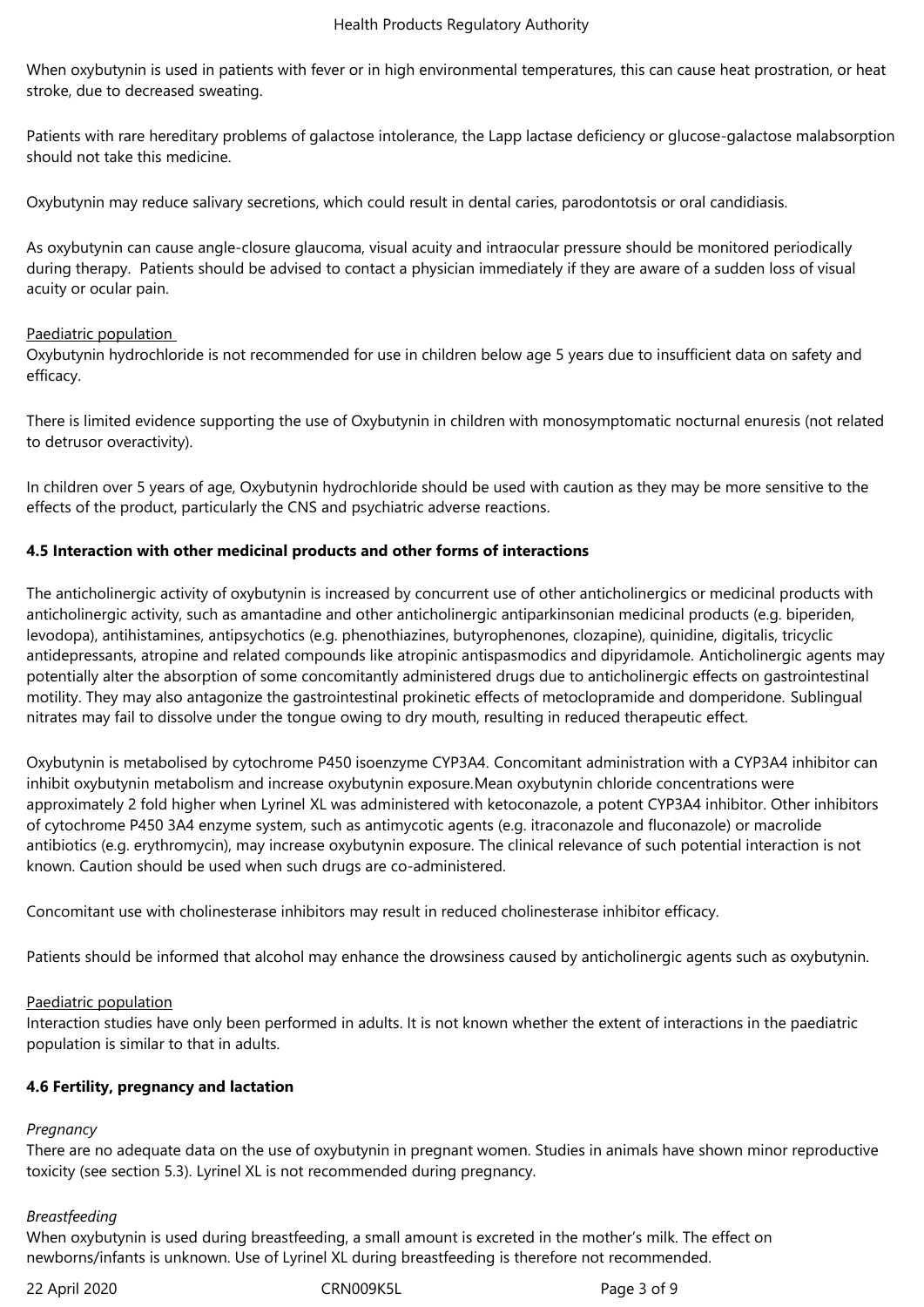# *Fertility*

Reproduction studies with oral oxybutynin in the mouse, rat, hamster, and rabbit showed no evidence of impaired fertility.

# **4.7 Effects on ability to drive and use machines**

Oxybutynin has minor influence on the ability to drive and use machines. Oxybutynin may produce drowsiness or blurred vision; therefore, patients should be cautioned regarding activities requiring mental alertness such as driving, operating machinery or performing hazardous work while taking this drug.

# **4.8 Undesirable effects**

# Summary of the safety profile

The most common adverse reactions reported during clinical trials by > 5% of patients were dry mouth, constipation, diarrhoea, headache, somnolence and dizziness.

Serious adverse reactions associated with oxybutynin include anticholinergic central nervous system effects (see section 4.4).

# List of adverse reactions

The safety of Lyrinel XL was evaluated in five double-blind, controlled (i.e., placebo or active comparator) clinical trials for the management of overactive bladder, in which 759 adult subjects received doses ranging from 5 to 20 mg/day. Additionally, safety was evaluated in one open-label (i.e., active comparator) clinical trial, in which 60 paediatric subjects received doses of 10 or 15 mg/day, Table 1 below reflects the adverse drug reactions reported with Lyrinel XL in clinical trials in adults and from postmarketing experience. Adverse drug reactions reported in the paediatric clinical trial are shown in Table 2.

# **Table 1: Adverse drug reactions reported in clinical trials in adults and from postmarketing experience**

|                                                    | <b>Very</b><br><b>Common</b><br>$\geq 1/10$ | <b>Common</b><br>≥1/100 to <1/10                    | <b>Uncommon</b><br>≥1/1,000 to<br>< 1/100                                      | Rare<br>≥1/10,000<br>to<br>$1/1000$ | Not Known*                                                                                                                                              |
|----------------------------------------------------|---------------------------------------------|-----------------------------------------------------|--------------------------------------------------------------------------------|-------------------------------------|---------------------------------------------------------------------------------------------------------------------------------------------------------|
| <b>Infections and</b><br>infestations              |                                             | Urinary tract<br>infection                          |                                                                                |                                     |                                                                                                                                                         |
| <b>Immune System</b><br><b>Disorders</b>           |                                             |                                                     | Hypersensitivity                                                               |                                     | Anaphylactic reaction                                                                                                                                   |
| <b>Metabolism and</b><br>nutrition<br>disorders    |                                             |                                                     | Anorexia,<br>Fluid retention,<br>Decreased<br>appetite                         |                                     |                                                                                                                                                         |
| <b>Psychiatric</b><br>disorders                    |                                             | Insomnia                                            | Hallucinations,<br>Confusional<br>state,<br>Agitation,<br>Memory<br>impairment |                                     | Psychotic disorder, Anxiety, Nightmares<br>and Paranoia, Symptoms of depression,<br>Dependence (in patients with history of<br>drug or substance abuse) |
| <b>Nervous system</b><br>disorders                 |                                             | Somnolence,<br>Dizziness,<br>Headache,<br>Dysgeusia | Convulsions                                                                    |                                     | Cognitive disorders                                                                                                                                     |
| <b>Eye disorders</b>                               |                                             | Vision blurred, Dry<br>eye                          | Angle closure<br>glaucoma                                                      |                                     | Mydriasis, Ocular hypertension                                                                                                                          |
| <b>Cardiac</b><br>disorders                        |                                             | Palpitations                                        | Arrhythmia,<br>Tachycardia                                                     |                                     |                                                                                                                                                         |
| <b>Vascular</b><br>disorders                       |                                             |                                                     | Hypertension,<br>Flushing                                                      |                                     |                                                                                                                                                         |
| <b>Respiratory,</b><br>thoracic and<br>mediastinal |                                             | Oropharyngeal<br>pain,<br>Cough,                    | Dysphonia,<br>Nasal<br>congestion,                                             |                                     |                                                                                                                                                         |

22 April 2020 CRN009K5L Page 4 of 9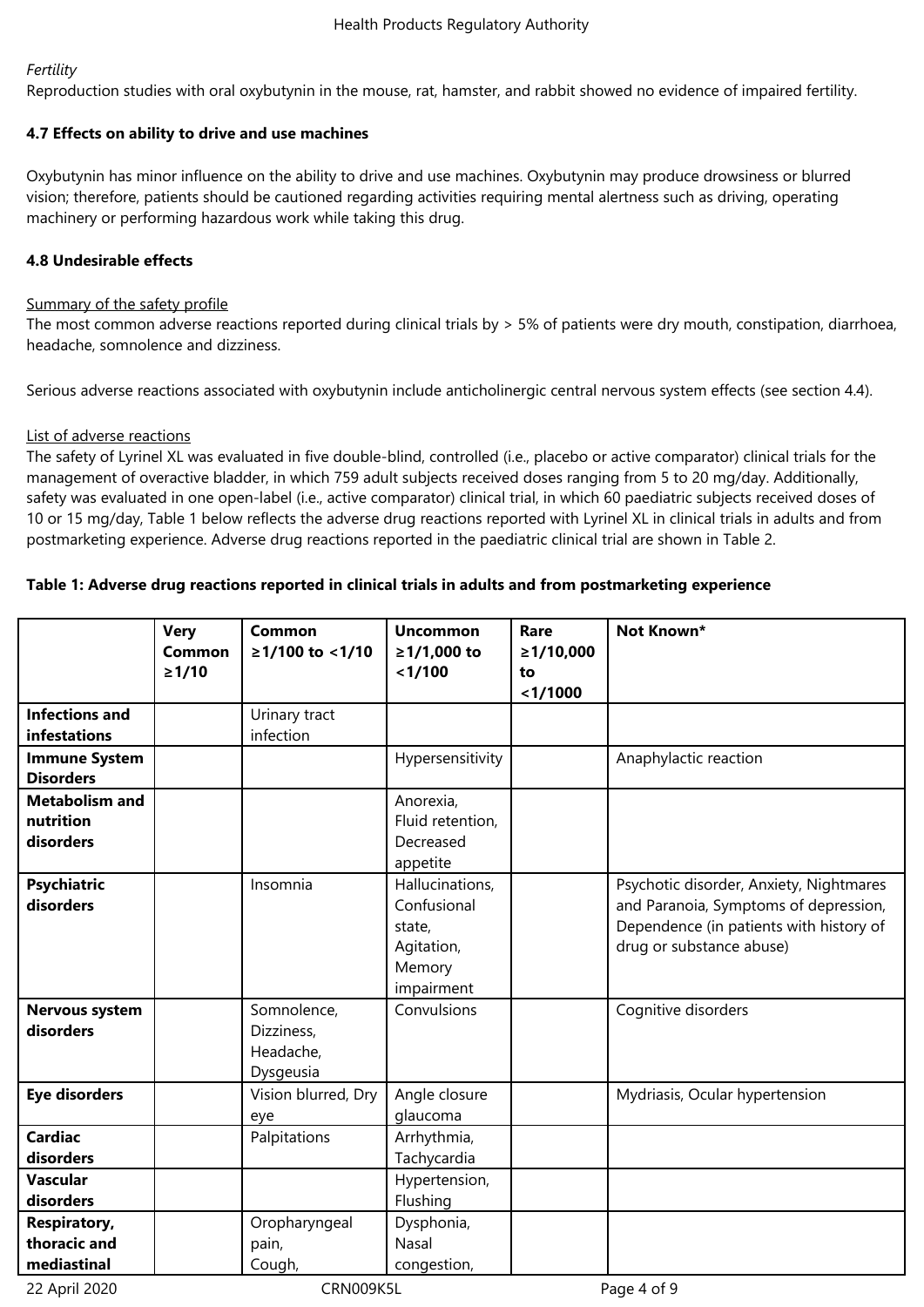| Health Products Regulatory Authority |               |                     |                   |                 |                                        |  |
|--------------------------------------|---------------|---------------------|-------------------|-----------------|----------------------------------------|--|
|                                      | <b>Very</b>   | <b>Common</b>       | <b>Uncommon</b>   | Rare            | Not Known*                             |  |
|                                      | <b>Common</b> | ≥1/100 to <1/10     | ≥1/1,000 to       | $\geq 1/10,000$ |                                        |  |
|                                      | $\geq 1/10$   |                     | < 1/100           | to              |                                        |  |
|                                      |               |                     |                   | < 1/1000        |                                        |  |
| disorders                            |               | Nasal dryness,      | Throat irritation |                 |                                        |  |
|                                      |               | Dry throat          |                   |                 |                                        |  |
| <b>Gastrointestinal</b>              | Dry           | Gastroesophageal    | Dysphagia,        |                 | Pseudo-obstruction in patients at risk |  |
| disorders                            | mouth         | reflux disease,     | Abdominal         |                 | (elderly or patients with constipation |  |
|                                      |               | Abdominal pain,     | discomfort,       |                 | and treated with other medicinal       |  |
|                                      |               | Dyspepsia,          | Frequent bowel    |                 | products that decrease intestinal      |  |
|                                      |               | Constipation,       | movements,        |                 | motility)                              |  |
|                                      |               | Diarrhoea, Nausea,  | Vomiting          |                 |                                        |  |
|                                      |               |                     |                   |                 |                                        |  |
|                                      |               | Flatulence          |                   |                 |                                        |  |
| <b>Skin and</b>                      |               | Dry skin,           | Urticaria,        |                 | Angioedema, Hypohidrosis               |  |
| subcutaneous                         |               | Pruritus            | Rash              |                 |                                        |  |
| tissue disorders                     |               |                     |                   |                 |                                        |  |
| <b>Renal and</b>                     |               | Dysuria,            | Urinary           |                 | Impotence                              |  |
| urinary                              |               | Urinary hesitation  | retention,        |                 |                                        |  |
| disorders                            |               |                     | Residual urine    |                 |                                        |  |
| <b>General</b>                       |               | Fatigue             | Chest             |                 |                                        |  |
| disorders and                        |               |                     | discomfort,       |                 |                                        |  |
| administration                       |               |                     | Mucosal           |                 |                                        |  |
| site conditions                      |               |                     | dryness, Thirst   |                 |                                        |  |
| <b>Investigations</b>                |               | Residual urine      |                   |                 |                                        |  |
|                                      |               | volume <sup>+</sup> |                   |                 |                                        |  |
|                                      |               |                     |                   |                 |                                        |  |
| Injury,                              |               |                     | Fall              |                 | Heat stroke                            |  |
| poisoning and                        |               |                     |                   |                 |                                        |  |
| procedural                           |               |                     |                   |                 |                                        |  |
| complications                        |               |                     |                   |                 |                                        |  |

\*Cannot be estimated from the available clinical data.

+The bundled term residual urine volume consists of the preferred terms residual urine volume and residual urine volume increased.

# Description of selected adverse reactions

The following postmarketing adverse reactions listed in Table 1 are from postmarketing reports only (not seen in clinical trials), with the frequency category estimated from clinical trial safety data comprising 759 patients: hallucinations, agitation, memory impairment, and convulsions. These estimates represent the upper limit of the 95% CI.

As with other oxybutynin formulations, dry mouth was the most frequently reported adverse drug reaction. However, in clinical studies, dry mouth has been less frequently reported with Lyrinel XL than with oxybutynin immediate release formulations. For patients who required final doses of 5 or 10 mg of Lyrinel XL, the relative incidence of dry mouth that occurred at any dose level was 1.8 times lower compared with patients who required final doses > 10 mg.

# Paediatric population

The safety of Lyrinel XL was evaluated in 60 paediatric subjects (age range 5 to 15 years; dose range 10-15 mg/day) who participated in an open-label, active control, three-arm clinical trial. Adverse drug reactions reported by Lyrinel XL-treated paediatric subjects in this clinical trial are shown in Table 2.

# **Table 2: Adverse drug reactions reported in clinical trials with paediatric subjects**

|                                 | Very Common $\geq 1/10$ Common |          | Uncommon | Rare                                                                      |
|---------------------------------|--------------------------------|----------|----------|---------------------------------------------------------------------------|
|                                 |                                |          |          | $\geq$ 1/100 to <1/10 $\geq$ 1/1,000 to <1/100 $\geq$ 1/10,000 to <1/1000 |
| <b>Metabolism and nutrition</b> |                                | Anorexia |          |                                                                           |
| disorders                       |                                |          |          |                                                                           |
| <b>Psychiatric disorders</b>    |                                | Insomnia |          |                                                                           |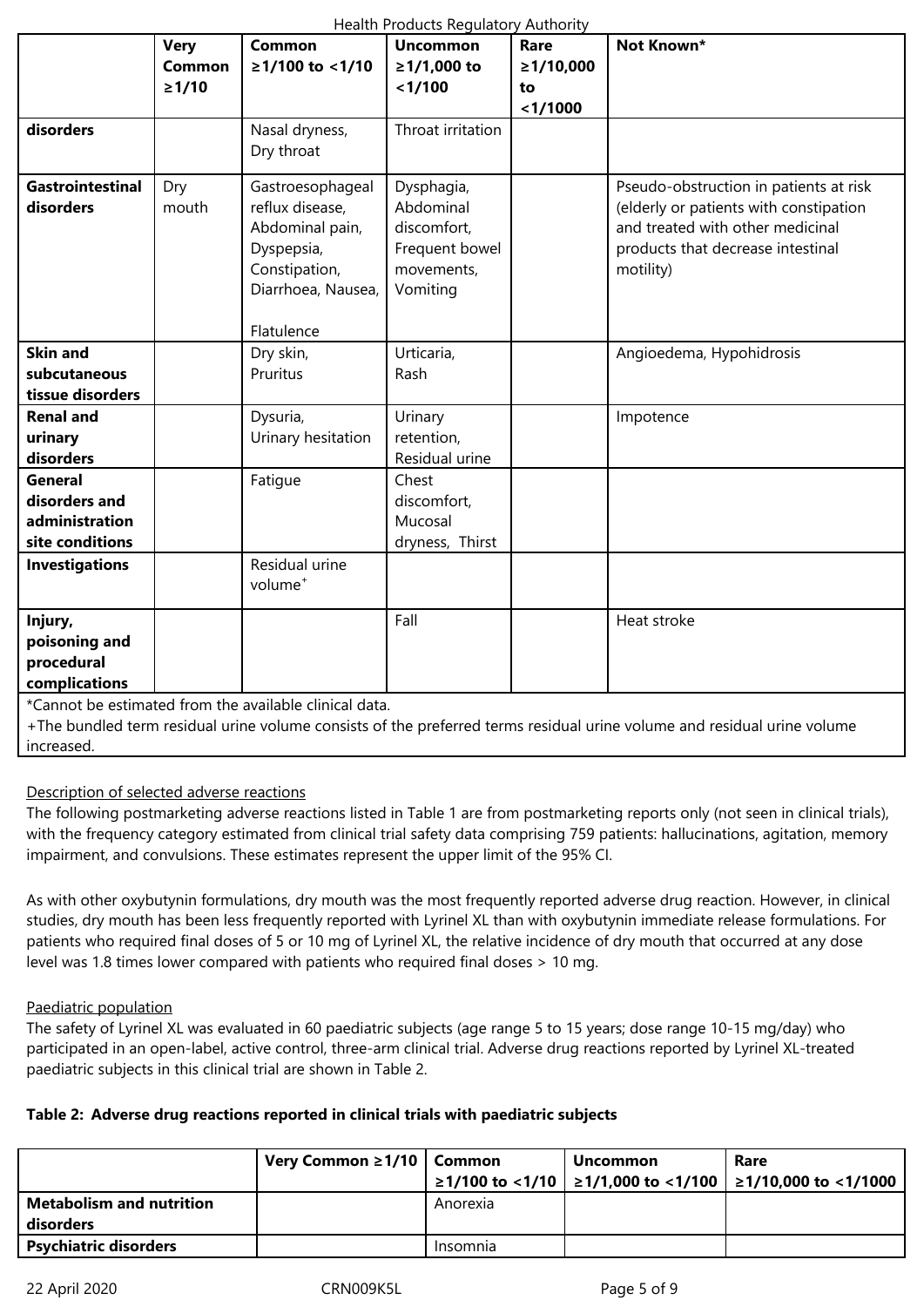| <b>Gastrointestinal disorders</b>   | Constipation | <b>Diarrhoea</b> |  |
|-------------------------------------|--------------|------------------|--|
| <b>Skin and subcutaneous tissue</b> |              | Rash, Pruritus   |  |
| disorders                           |              |                  |  |

## **Reporting of suspected adverse reactions**

Reporting suspected adverse reactions after authorisation of the medicinal product is important. It allows continued monitoring of the benefit/risk balance of the medicinal product. Healthcare professionals are asked to report any suspected adverse reactions via:

HPRA Pharmacovigilance Earlsfort Terrace IRL - Dublin 2 Tel: +353 1 6764971 Fax: +353 1 6762517 Website: www.hpra.ie e-mail: medsafety@hpra.ie

## **4.9 Over[dose](http://www.hpra.ie/)**

The sy[mptoms of overdose](mailto:medsafety@hpra.ie) with oxybutynin progress from an intensification of the usual CNS disturbances (from restlessness and excitement to psychotic behaviour), circulatory changes (flushing, fall in blood pressure, circulatory failure etc.), respiratory failure, paralysis and coma.

Measures to be taken include: administration of physostigmine by slow intravenous injection.

Fever should be treated symptomatically with tepid sponging or ice packs. In pronounced restlessness or excitation, diazepam may be given by intravenous injection. Tachycardia may be treated with intravenous propranolol and urinary retention managed by bladder catheterisation.

In the event of progression of curare-like effects to paralysis of the respiratory muscles, mechanical ventilation will be required.

The continuous release of oxybutynin from Lyrinel XL should be considered in the treatment of overdose. Patients should be monitored for at least 24 hours.

#### **5 PHARMACOLOGICAL PROPERTIES**

#### **5.1 Pharmacodynamic properties**

Pharmacotherapeutic group: urinary antispasmodic, ATC code: G04B D04.

#### Mechanism of action

Oxybutynin acts as a competitive antagonist of acetylcholine at post-ganglionic muscarinic receptors, resulting in relaxation of bladder smooth muscle.

#### Pharmacodynamic effects

In patients with overactive bladder, characterized by detrusor muscle instability or hyperreflexia, cystometric studies have demonstrated that oxybutynin increases maximum urinary bladder capacity and increases the volume to first detrusor contraction. Oxybutynin thus decreases urinary urgency and frequency of both incontinence episodes and voluntary urination.

Oxybutynin is a racemic (50:50) mixture of R- and S- isomers. Antimuscarinic activity resides predominantly in the R-isomer. The R-isomer of oxybutynin shows greater selectivity for the  $M_1$  and  $M_3$  muscarinic subtypes (predominant in bladder detrusor muscle and parotid gland) compared to the  $M_2$  subtype (predominant in cardiac tissue). The active metabolite, N-desethyloxybutynin, has pharmacological activity on the human detrusor muscle that is similar to that of oxybutynin *in vitro*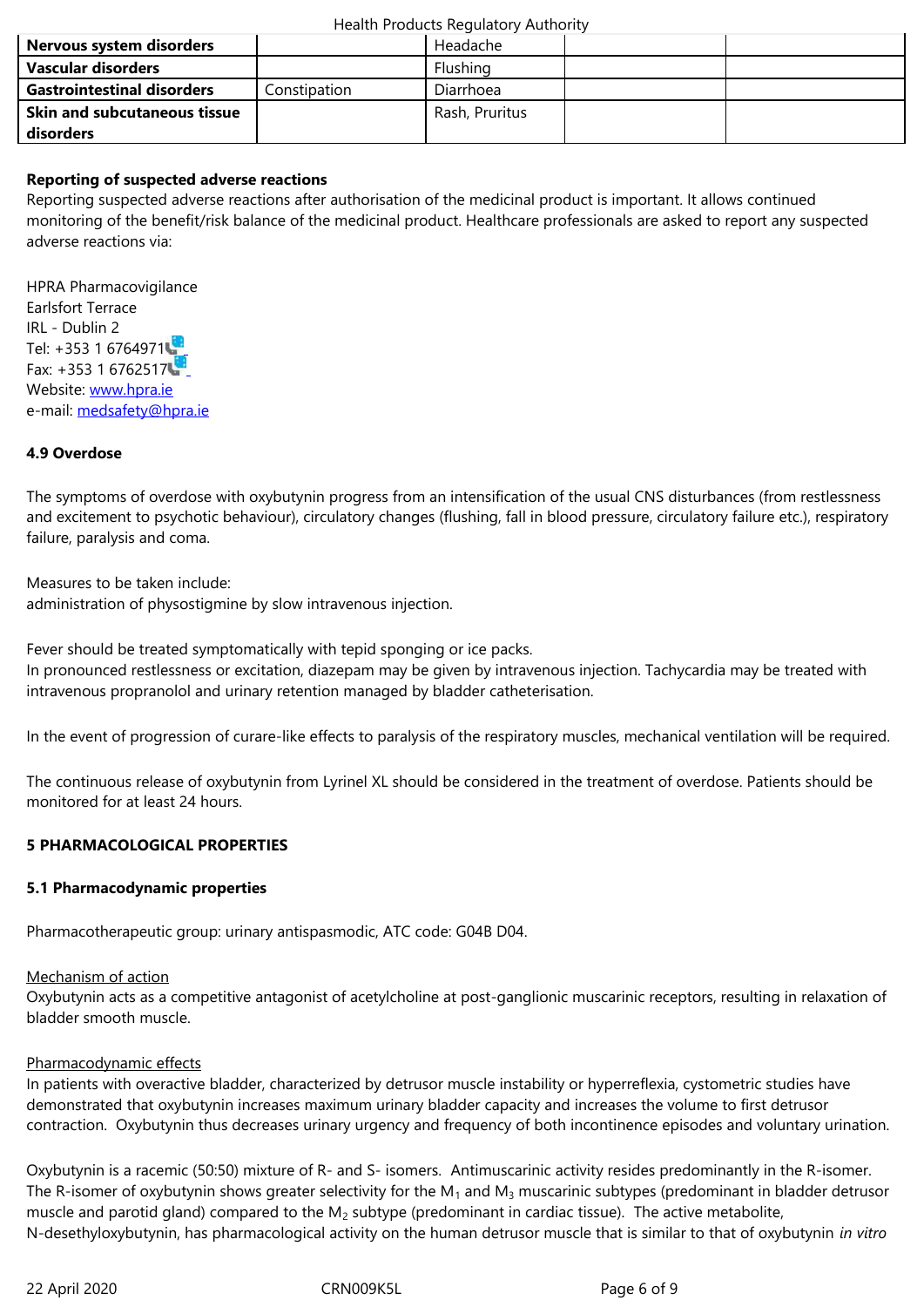#### Health Products Regulatory Authority

studies, but has a greater binding affinity for parotid tissue than oxybutynin. The free base form of oxybutynin is pharmacologically equivalent to oxybutynin hydrochloride.

## Paediatric population

An open-label study was conducted to evaluate the efficacy and safety of Lyrinel XL in children aged 6-15 years with detrusor hyperreflexia due to neurogenic conditions, all used clean intermittent catheterisation, and all were current uses of 10 or 15mg oxybutynin hydrochloride administered as Ditropan syrup, Ditropan tablets or Ditropan XL extended-release tablets.

The study results showed that there was an increase from baseline in mean urine volume per catheterisation, an increase from baseline in mean urine volume after morning awakening, from baseline in the mean percentage of catheterisations without a leaking episode, an increase from baseline in mean maximum cystometric capacity, a decrease from baseline in mean detrusor pressure at maximum cystometric pressure and a reduction in the percentage of patients demonstrating uninhibited detrusor contractions as shown in the table below.

| Change in Baseline to Week 24                                                                                                                                                                                          |     |             |              |  |  |
|------------------------------------------------------------------------------------------------------------------------------------------------------------------------------------------------------------------------|-----|-------------|--------------|--|--|
| Parameter                                                                                                                                                                                                              | n   | Mean (SEM)  | Range        |  |  |
| Average volume per catheterisation (mL)                                                                                                                                                                                | 109 | 25.5(5.9)   | -292 to 245  |  |  |
| Volume of 1 <sup>st</sup> catheterisation after morning awakening (mL)                                                                                                                                                 | 109 | 33.0(8.3)   | -223 to 450  |  |  |
| Maximal bladder capacity (mL)*                                                                                                                                                                                         | 105 | 75.4 (9.8)  | -150 to 420  |  |  |
| Detrusor pressure at maximal bladder capacity (cm $H_2O$ )*                                                                                                                                                            | 105 | $-9.2(2.3)$ | $-102$ to 64 |  |  |
| Intravesical pressure at maximal bladder capacity (cm $H_2O$ )*<br>$-7.5(2.5)$<br>105                                                                                                                                  |     |             | $-108$ to 76 |  |  |
| *Urodynamic studies                                                                                                                                                                                                    |     |             |              |  |  |
| At baseline, 66 of 116 (56.9%) patients had uninhibited detrusor contractions $\geq$ 15 cm H <sub>2</sub> O. At<br>Week 24, 30 of 105 (28.6%) patients had uninhibited contractions $\geq$ 15 cm H <sub>2</sub> O. The |     |             |              |  |  |

percentage of catheterisations without a leaking accident increased from 36.0% at baseline to 55.5% at Week 24.

## **5.2 Pharmacokinetic properties**

#### Absorption

Following the first dose of Lyrinel XL, oxybutynin plasma concentrations rise for 4 to 6 hours; thereafter, concentrations are maintained for up to 24 hours, thus reducing the fluctuations between peak and trough concentrations associated with oxybutynin immediate release formulations.

Absolute bioavailability of immediate release oxybutynin has been estimated to be 2-11%. The relative bioavailabilities of R-oxybutynin and S-oxybutynin from Lyrinel XL are 156% and 187% respectively, compared with oxybutynin immediate release. After a 10 mg single dose of Lyrinel XL, the peak plasma concentrations of R-oxybutynin and S-oxybutynin, achieved after  $12.7\pm5.4$  and  $11.8\pm5.3$  hours respectively, are  $1.0\pm0.6$  and  $1.8\pm1.0$  ng/ml, and the plasma concentration time profiles of both enantiomers are similar in shape.

The pharmacokinetics of Lyrinel XL are unaffected by food intake.

# **Distribution**

Oxybutynin is widely distributed in body tissues following systemic absorption. The volume of distribution was estimated to be 193 L after intravenous administration of 5 mg oxybutynin hydrochloride. Both enantiomers of oxybutynin are highly bound (>99%) to plasma proteins. Both enantiomers of desethyloxybutynin are also highly bound (>97%) to plasma proteins. The major binding protein is alpha-1 acid glycoprotein.

#### Biotransformation and Excretion

Oxybutynin is extensively metabolised by the liver, primarily by the cytochrome P450 enzyme system, particularly CYP3A4 found mostly in the liver and gut wall. Its metabolic products include phenylcyclohexylglycolic acid, which is pharmacologically inactive, and desethyloxybutynin, which is pharmacologically active. Following Lyrinel XL administration, area under the plasma concentration profiles of R- and S-desethyloxybutynin are 73% and 92% respectively of those observed with oxybutynin immediate release formulations. Following intravenous administration of 5 mg oxybutynin, clearance was estimated to be 26 L/h. Less than 0.1% of the administered dose is excreted unchanged in the urine. The elimination half-life is 13.2±10.3 hours for R-oxybutynin and 12.4±6.1 hours for S-oxybutynin.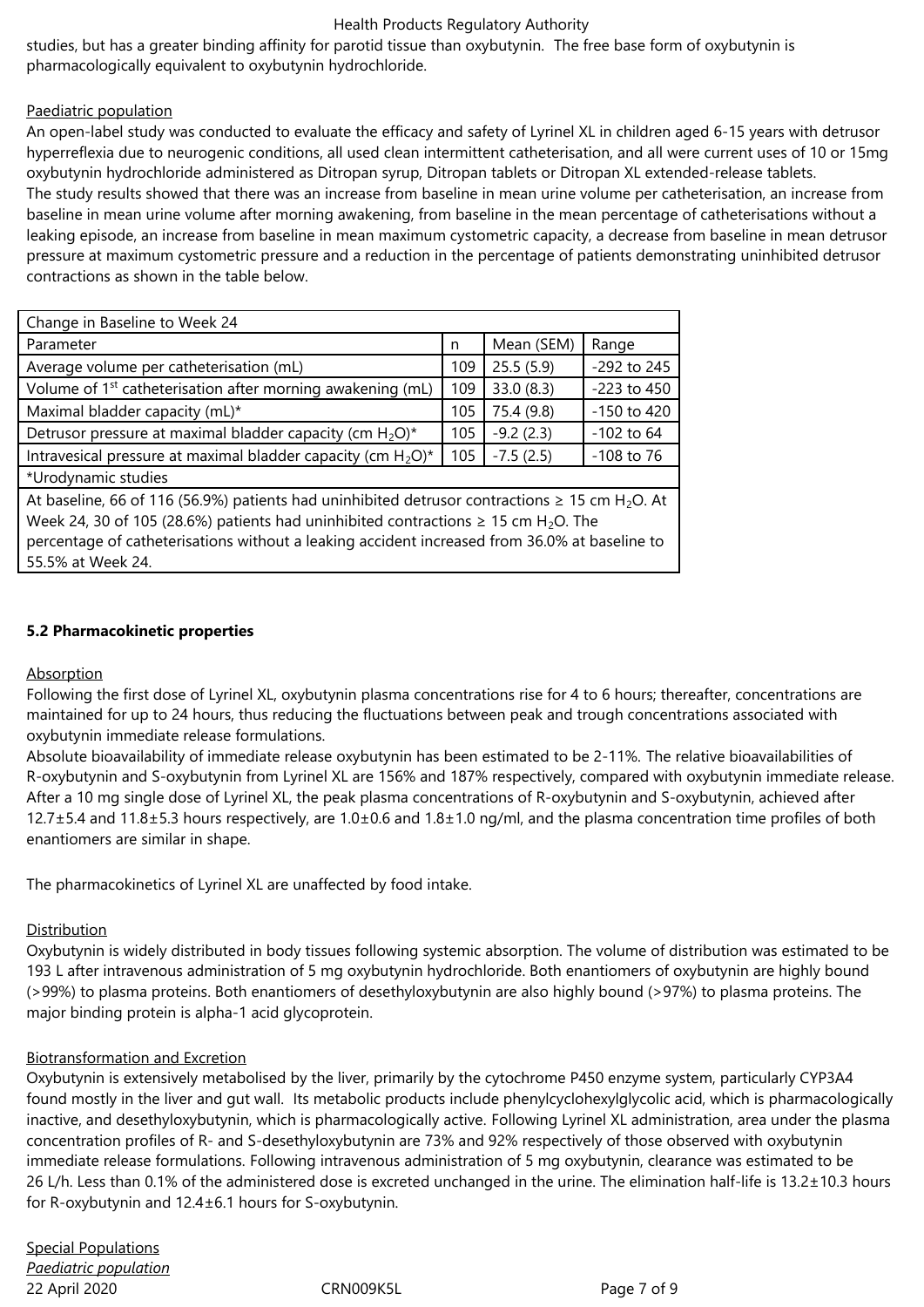#### Health Products Regulatory Authority

The steady-state pharmacokinetics of Lyrinel XL were evaluated in a limited number of children aged 6-15 years with detrusor overactivity associated with a neurological condition (e.g., spina bifida) receiving 10 or 15 mg total daily doses of Lyrinel XL. The pharmacokinetics of Lyrinel XL in these paediatric patients were consistent with those reported for adults. The table below summarizes maximum and average plasma concentrations for each of the four analytes, R- and S-Oxybutynin and R- and S-Desethyloxybutynin, by age group and total daily dose.

| Mean (SD) Maximum and Average Concentrations (ng/mL) of R-     |                             |            |                            |           |  |  |  |
|----------------------------------------------------------------|-----------------------------|------------|----------------------------|-----------|--|--|--|
| and S-Oxybutynin and R- and S-Desethyloxybutynin in Children   |                             |            |                            |           |  |  |  |
| Following Administration of 10 and 15 mg Lyrinel XL Once Daily |                             |            |                            |           |  |  |  |
|                                                                | Age $<$ 10 yrs <sup>a</sup> |            | Age $>10$ yrs <sup>b</sup> |           |  |  |  |
| Dose/Analyte                                                   | $C_{\text{max}}$            | $C_{avg}$  | $C_{\text{max}}$           | $C_{avg}$ |  |  |  |
| 10 mg Dose                                                     |                             |            |                            |           |  |  |  |
| R-Oxybutynin                                                   | 1.39(0.1)                   | 0.91(0.2)  | 1.37(0.9)                  | 1.06(0.8) |  |  |  |
| S-Oxybutynin                                                   | 2.46(0.5)                   | 1.58(0.5)  | 2.45(1.7)                  | 2.00(1.5) |  |  |  |
| R-Desethyloxybutynin                                           | 15.4 (2.2)                  | 8.74(2.8)  | 13.2 (9.7)                 | 9.48(6.8) |  |  |  |
| S-Desethyloxybutynin                                           | 6.81(0.9)                   | 4.38 (1.8) | 8.05(6.7)                  | 6.70(6.1) |  |  |  |
| 15 mg Dose                                                     |                             |            |                            |           |  |  |  |
| R-Oxybutynin                                                   | 2.59(1.4)                   | 1.78(0.8)  | 2.16(2.0)                  | 1.86(2.0) |  |  |  |
| S-Oxybutynin                                                   | 5.03(3.2)                   | 3.67(2.1)  | 3.29(2.7)                  | 2.80(2.7) |  |  |  |
| R-Desethyloxybutynin                                           | 23.0 (11.0)                 | 16.2(6.0)  | 27.8 (22)                  | 20.8(22)  |  |  |  |
| S-Desethyloxybutynin                                           | 13.3 (7.9)                  | 10.3(6.1)  | 12.2(6.8)                  | 9.13(7.5) |  |  |  |
| $a - 10$ mg: n=3; 15 mg: n=6                                   |                             |            |                            |           |  |  |  |
| $b - 10$ mg: n=5; 15 mg: n=2                                   |                             |            |                            |           |  |  |  |

#### Linearity/non-linearity

The pharmacokinetic parameters (Cmax and AUC) of oxybutynin and desethyloxybutynin are dose proportional following administration of 5-20 mg of Lyrinel XL. Steady state oxybutynin plasma concentrations are achieved by Day 3 of repeated Lyrinel XL dosing, with no observed change in oxybutynin and desethyloxybutynin pharmacokinetic parameters over time. These characteristics support linearity in the pharmacokinetics for oxybutynin.

#### **5.3 Preclinical safety data**

Non-clinical data reveal no special hazard for humans based on studies of acute toxicity, repeat dose toxicity, genotoxicity, carcinogenic potential and local toxicity. In a fertility study of subcutaneous oxybutynin injections in rats, female fertility was impaired while no effect was noted in male animals. In a rabbit embryotoxicity study, organ anomalies were observed in the presence of maternal toxicity at a dose of 0.4 mg/kg/day subcutaneously. The relevance to human safety is unknown.

#### **6 PHARMACEUTICAL PARTICULARS**

#### **6.1 List of excipients**

butylhydroxytoluene (E321), cellulose acetate 398-10, hypromellose 5 cp, polyethylene glycol 3350, magnesium stearate, polyethylene oxide 200K, polyethylene oxide 2000K, sodium chloride, black iron oxide (E172), ferric oxide yellow (E172) and lactose anhydrous.

Film coat: ferric oxide yellow (E172), hypromellose 3 cp and 6 cp, polyethylene glycol 400, polysorbate 80 and titanium dioxide (E171)

Printing Ink: black iron oxide (E172), hypromellose 6 cp and propylene glycol.

#### **6.2 Incompatibilities**

Not applicable.

#### **6.3 Shelf life**

2 years.

#### **6.4 Special precautions for storage**

#### 22 April 2020 CRN009K5L Page 8 of 9